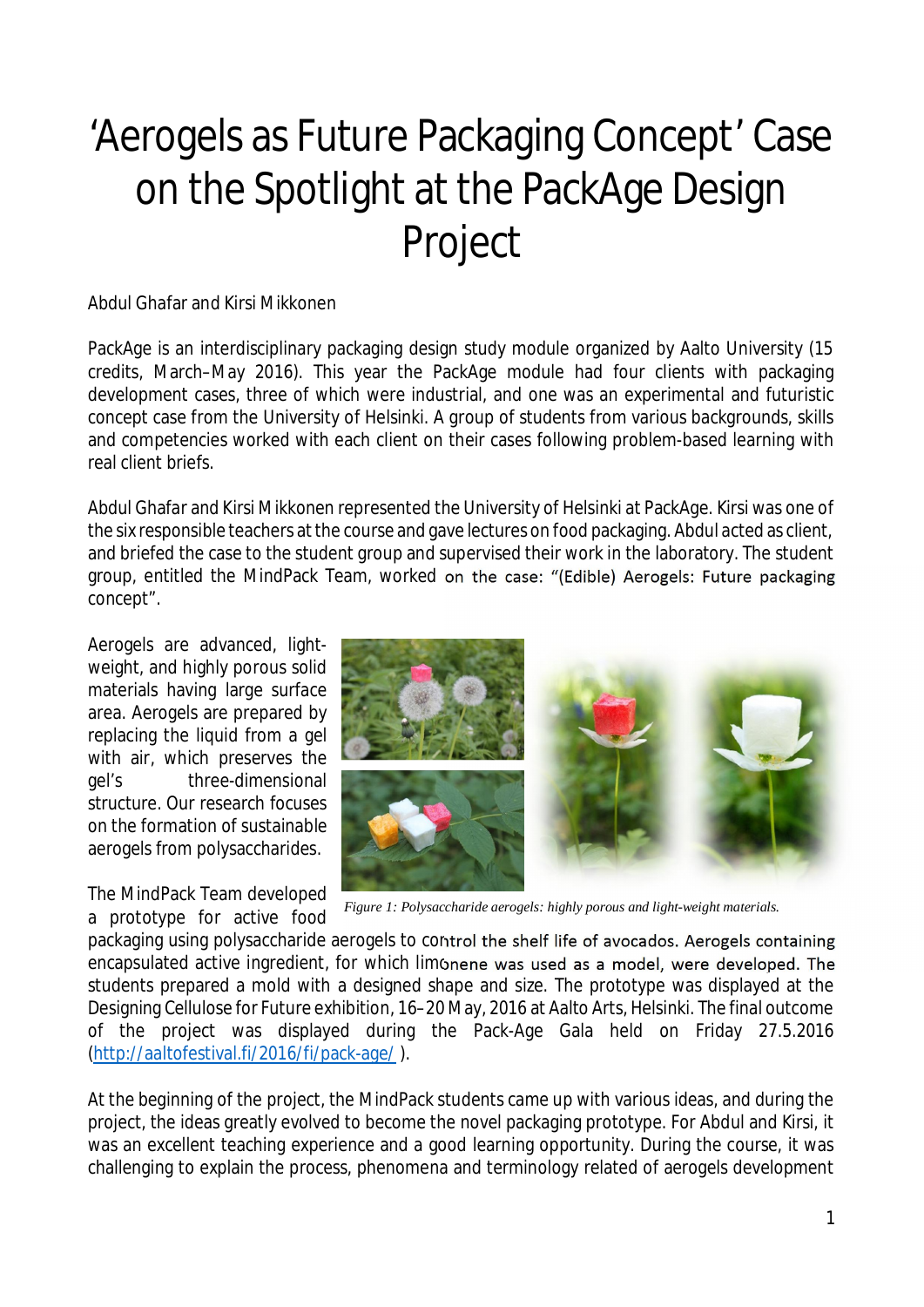to the students, especially because they have various study backgrounds: industrial design, arts, and economics in addition to technology and, for the first time this year, food sciences.

Polysaccharide aerogels – bio-based, biodegradable, and non-toxic – can find various future applications for absorption, active packaging, and encapsulation of active food ingredients. The result of the PackAge collaboration is an attractive new type of fruit packaging.



*Figure 2: A prototype design for polysaccharide aerogels for active food packaging concept. Designed by student team: Tomi Jeskanen, Pamela Mauricio, Susann Nurmi and Yan Wang.*



*Figure 3: PackAge student project (Polysaccharide aerogels: future active food packaging concept) and other aerogel samples displayed at Designing Cellulose for Future exhibition.*